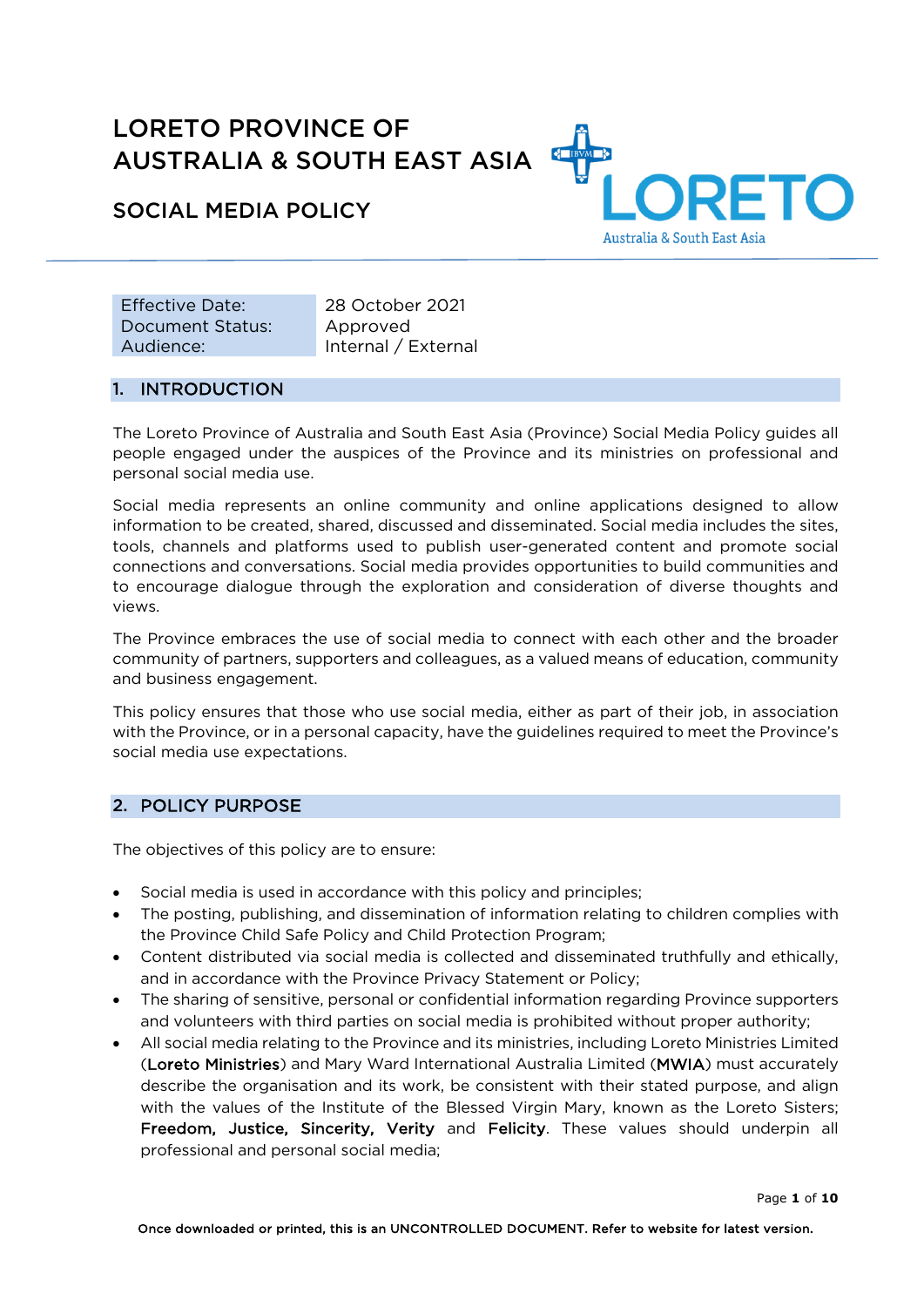- Social media content does not defame an individual or organisation, and respects the safety and rights of individuals, groups, and organisations. Social media is not used in any way that disrespects the dignity, values, history, religion, language or culture of individuals, groups, or organisations;
- Social media content does not bring the name of the Province and its ministries, or anyone associated with them, including any other ACFID Members into disrepute, particularly with the intention of creating a reputational or other advantage to the Province and its ministries;
- The respect and privacy of the Province and its ministries' donors, employees, volunteers and wider Loreto network are maintained;
- Other organisations and partners are referenced when appropriate; and
- Employees of the Province and its ministeries uphold social media expectations across all channels in accordance with the Loreto Sisters' values.

## 3. POLICY SCOPE

This policy applies to all people engaged under the auspices of the Province and its ministries, including members of the Institute of the Blessed Virgin Mary, board directors, committee members, employees, volunteers, contractors, consultants, partners and other stakeholders.

This policy does not apply to Loreto Schools and/or Associated Schools.

This policy applies to all social media and should be read in conjunction with the Province's Code of Conduct, Information and Communication Technology (ICT) Usage Policy and Privacy Statement.

| <b>Definition</b>                                                                                                                                                                                                                                                                                                                                                                                                                                                                                                                                                                                                                                                                                                                                                                                                                                                                                                                                                |
|------------------------------------------------------------------------------------------------------------------------------------------------------------------------------------------------------------------------------------------------------------------------------------------------------------------------------------------------------------------------------------------------------------------------------------------------------------------------------------------------------------------------------------------------------------------------------------------------------------------------------------------------------------------------------------------------------------------------------------------------------------------------------------------------------------------------------------------------------------------------------------------------------------------------------------------------------------------|
| Online services, tools and applications used for<br>publishing, sharing and discussing information. They can<br>include forums, blogs, wikis, mobile apps, social<br>networking websites and any other application that<br>allows individual users to upload, comment on, and share<br>content. Social media may include, but is not limited to:<br>social networking sites such as Facebook,<br>$\Omega$<br>Myspace, LinkedIn, Bebo and Yammer<br>media sharing networks and photo sharing<br>$\circ$<br>websites such as Flickr, YouTube, Soundcloud,<br>Instagram, Snapchat<br>bookmarking and content curation networks, such<br>$\circ$<br>as Pinterest<br>corporate networks, such as SharePoint, Zoom and<br>$\circ$<br><b>Skype</b><br>sharing economy websites, such as Gumtree and<br>$\Omega$<br>Uber<br>blogs, being corporate blogs, personal blogs or<br>$\circ$<br>comment/opinion sections hosted by media<br>outlets such as WordPress, newshub |
|                                                                                                                                                                                                                                                                                                                                                                                                                                                                                                                                                                                                                                                                                                                                                                                                                                                                                                                                                                  |

# 4. DEFINITIONS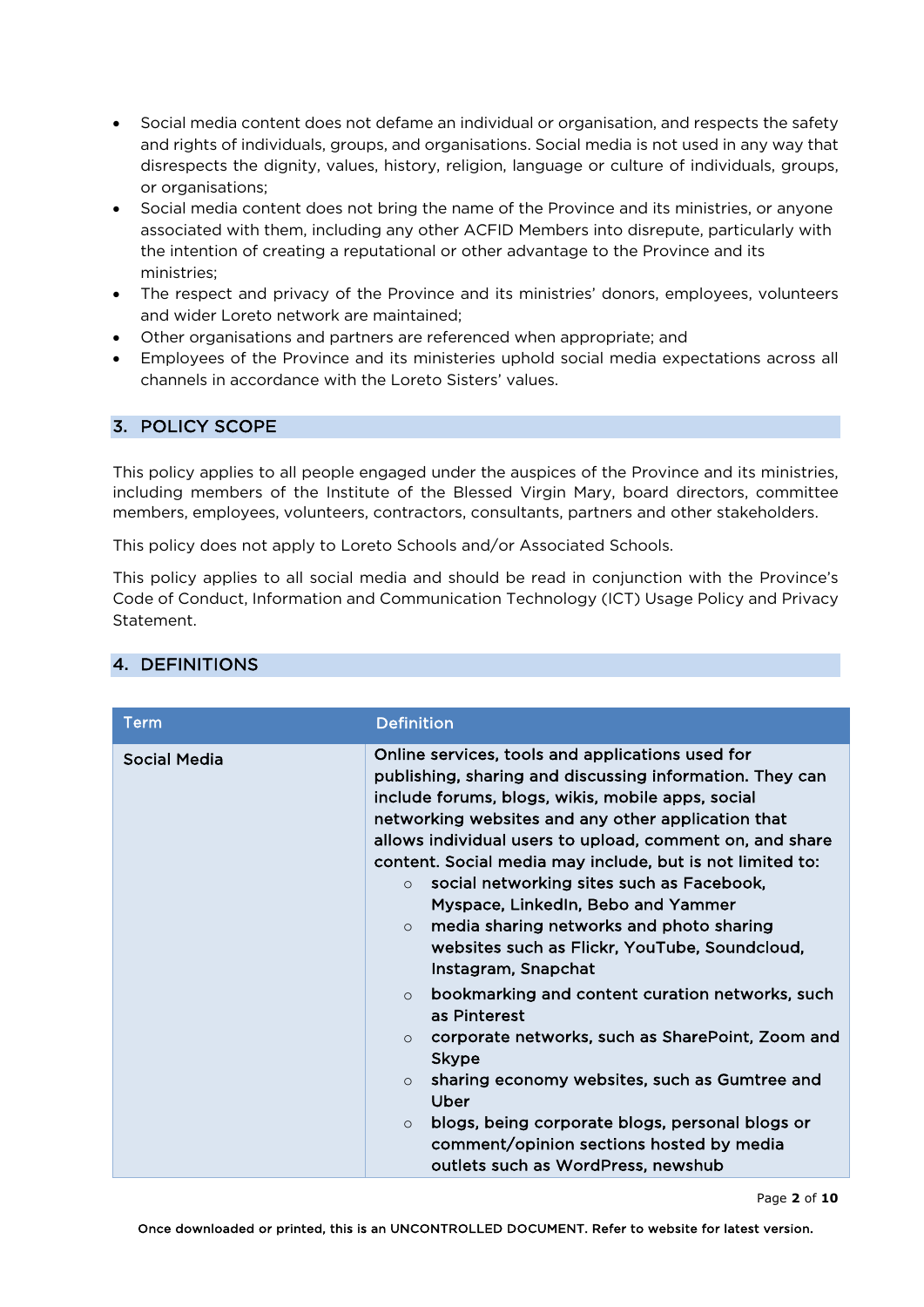|            | micro blogging networks such as Twitter and<br>$\Omega$<br>Tumblr<br>wikis and online collaborations such as Wikipedia<br>$\circ$<br>forums, discussion boards and groups such as<br>$\Omega$<br>Google groups, Whirlpool, speechbubble,<br>vodcasting and podcasting<br>online multiplayer gaming platforms such as Age<br>$\circ$<br>of Empires, World of Warcraft, Second Life and<br><b>Final Fantasy XI</b><br>instant messaging such as MSN and SMS<br>$\circ$<br>geo-spatial tagging such as Foursquare<br>$\circ$ |
|------------|---------------------------------------------------------------------------------------------------------------------------------------------------------------------------------------------------------------------------------------------------------------------------------------------------------------------------------------------------------------------------------------------------------------------------------------------------------------------------------------------------------------------------|
| Post       | Any shared or created content put on Social Media.<br>This could be a post on Facebook, a message on<br>Skype, or content created and edited on Wikipedia                                                                                                                                                                                                                                                                                                                                                                 |
| Publishing | Includes, but is not limited to, forwarding or 'sharing'<br>images, material and posts lodged by third parties,<br>and endorsing such material through the use of<br>facilities such as the 'like' button on Facebook.                                                                                                                                                                                                                                                                                                    |
| Employee   | All those employed under the auspices of the<br>Province and its ministries                                                                                                                                                                                                                                                                                                                                                                                                                                               |
| Volunteer  | A person who willingly gives their time for the<br>common good and without financial gain, including<br>formal volunteering that takes place within<br>organisations in a structured way and informal<br>volunteering that takes place outside the context of a<br>formal organisation.                                                                                                                                                                                                                                   |

# 5. POLICY STATEMENT

The Province recognises and understands that people engaged under the auspices of the Province and its ministries use social media in their personal lives. Nothing in this policy is intended to discourage or limit an individuals personal use of social media tools. All employees are personally responsible for any social media content published, posed, forwarded, shared or endorsed in a personal capacity.

It is essential that all people engaged under the auspices of the Province and its ministries understand that opinions, comments or endorsements made via social media platforms are as public as if they were made to the media or in a public forum.

The intention of this policy is to establish a culture of openness, trust and integrity in respect to social media activities, and set out clear guidelines to follow for all people engaged under the auspices of the Province and its ministries who use social networking for business-related activities and personal use.

Personal and professional use of social media by all people engaged under the auspices of the Province and its ministries must not:

- bring the Province and its ministries into disrepute
- compromise the effectiveness of the Province or its ministries
- defame individuals or organisations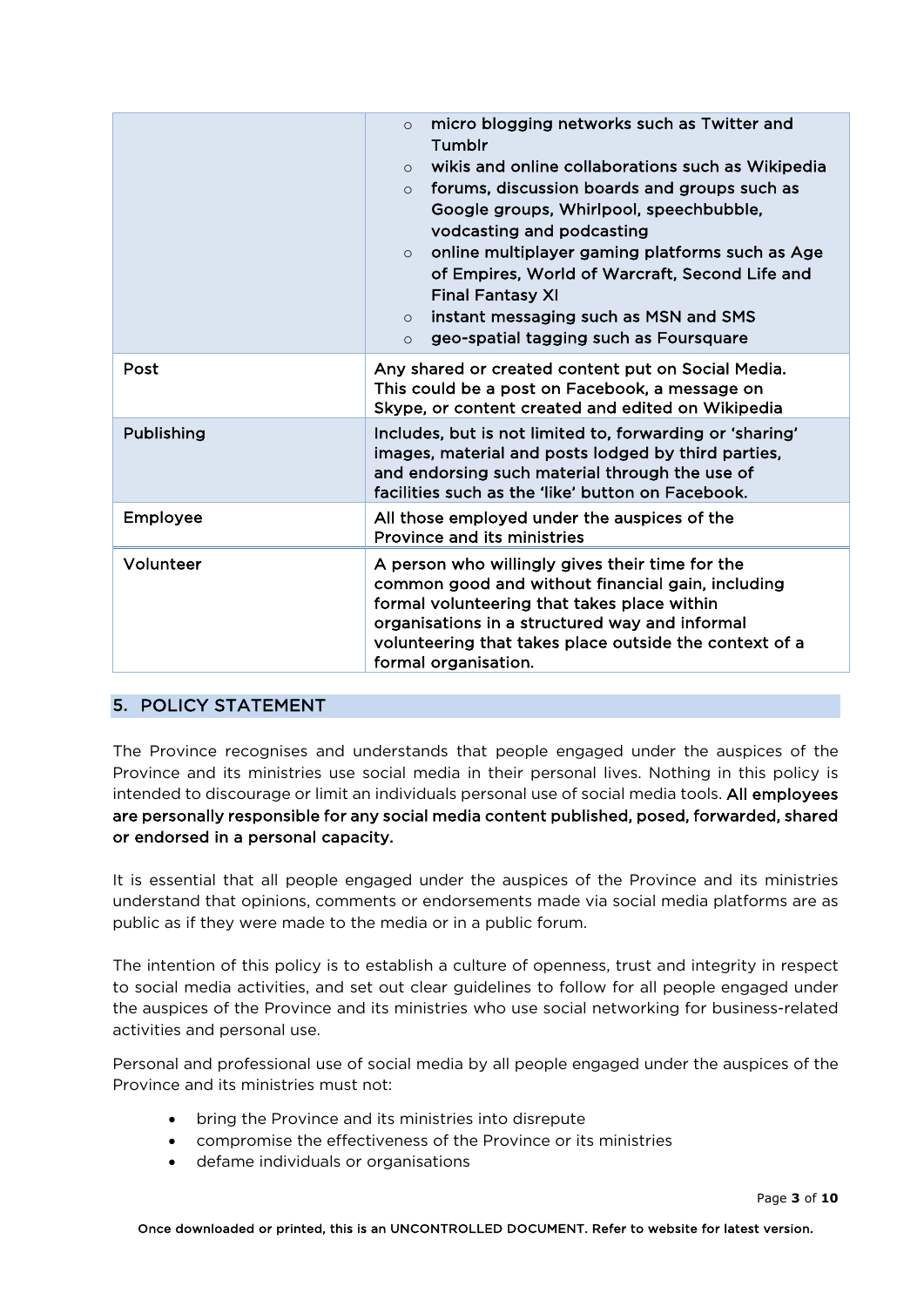- imply endorsement of personal views by the Province and its ministries
- disclose, without authorisation, confidential information

Deciding whether to make a particular comment or post certain material online is a matter of careful judgement and common sense. This policy sets out factors to consider when deciding if and what to post. Employees should act with caution and take into account the underlying principles of this

## Non-Compliance

Individuals may face disciplinary action for posting inappropriate social media content, including content or comments that harass, offend, intimidate or humiliate another, as outlined in the Loreto Code of Conduct provided at the time of induction.

Individuals who publish false or misleading comments about another person in the public domain may be liable for defamation.

Any questions or concerns regarding Provincial compliance with this policy can be directed to The Province Leader:

Phone: 03 9813 4023 Email: province.leader@loreto.org.au Mail: PO Box 4082, Auburn South, Victoria 3122

Any questions or concerns regarding Loreto Ministries' or Loreto Vietnam's compliance with this policy can be directed to LM's Chief Executive Officer:

Phone: 03 9813 4023 Email: ceo@loretoministries.org.au Mail: PO Box 4082, Auburn South, Victoria 3122

Any questions or concerns about MWIA's compliance with this policy can be directed to MWIA's Executive Officer:

Phone: 03 9813 4023 Email: mwiaexecutiveofficer@loreto.org.au Mail: PO Box 4082, Auburn South, Victoria 3122

# 6. RESPONSIBILITIES

The Province is committed to ensuring that all persons associated with the Province and its ministries, and to whom this policy applies, are aware of their obligations under this policy.

| Role                                | <b>Responsibility</b>                                                       |
|-------------------------------------|-----------------------------------------------------------------------------|
| <b>Leadership Hub</b>               | Approves and supports this Social<br>Media Policy.                          |
| CEO (Loreto Ministries) & EO (MWIA) | Ensure that appropriate resources are<br>made available to allow the Social |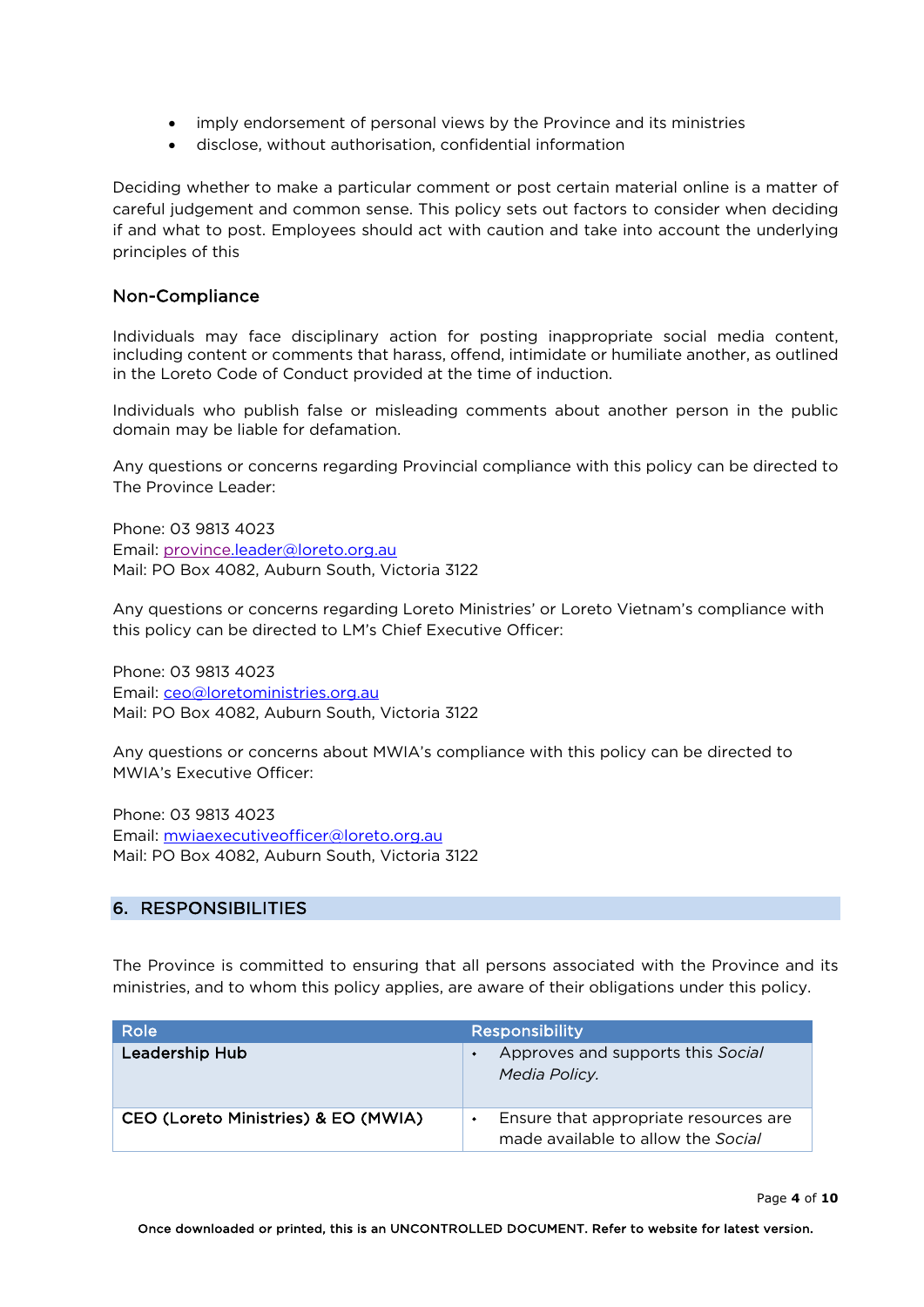|                                                                                                                      | Media Policy to be implemented<br>effectively.<br>May from time to time, designate<br>$\bullet$<br>others to release, publish, submit,<br>present and/or approve social media<br>content.                                          |
|----------------------------------------------------------------------------------------------------------------------|------------------------------------------------------------------------------------------------------------------------------------------------------------------------------------------------------------------------------------|
| <b>Manager, Marketing and Communications</b><br>(LM)<br>Manager, Project Administration,<br>Compliance & Risk (MWIA) | Are accountable for taking all practical<br>$\bullet$<br>measures to legally and ethically<br>collect and disseminate social media<br>content.<br>Facilitate a regular review of this Social<br>$\bullet$<br>Media Policy.         |
| <b>Board and Committee Members,</b><br>Contractors, Consultants, Employees,<br><b>Loreto Sisters and Volunteers</b>  | Are familiar with the content of this<br>$\bullet$<br>Social Media Policy, Privacy Policy, and<br>Code of Conduct, and their<br>responsibilities with respect to posting<br>social media content professionally<br>and personally. |

# 7. RELATED POLICIES & LEGISLATION

- Privacy Act 1988 (Cth)
- Australian Privacy Principles
- Copyright Act 1968 (Cth)

This policy should be read in conjunction with the Province's:

- Marketing and Communications Policy
- Discrimination, Bullying and Harassment Policy
- Privacy Statement or Policy
- Code of Conduct
- Information and Communication Technology (ICT) Usage Policy *under development*
- Commitment to Child Safety
- Child Safe Policy
- **Brand Guidelines**
- Managing Conduct and Performance Policy

# 8. POLICY GOVERNANCE

| l Action            | <b>Detail</b>                         |
|---------------------|---------------------------------------|
| <b>Policy Owner</b> | Manager, Marketing and Communications |
| Approved            | Leadership Hub                        |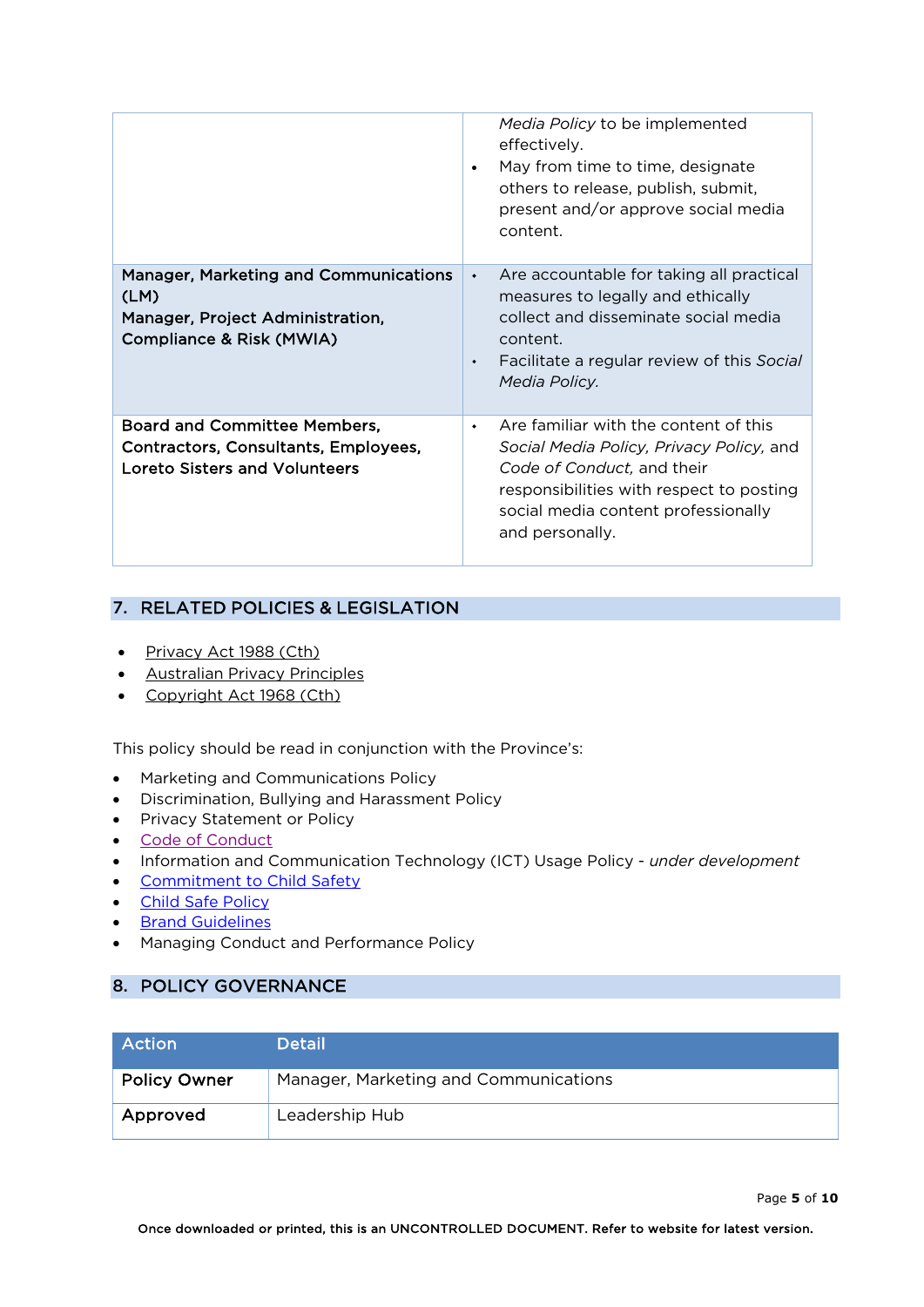| Action                | Detail                                                                                            |
|-----------------------|---------------------------------------------------------------------------------------------------|
| <b>Noted</b>          | Province Council, Mary Ward International Australia Limited Board,<br>Loreto Ministries Ltd Board |
| <b>Approved Date</b>  | 20 October 2021                                                                                   |
| <b>Effective Date</b> | 28 October 2021                                                                                   |
| <b>Review Date</b>    | October 2023                                                                                      |

## 9. VERSION HISTORY

| Version | 'Date      | <b>Amendment details</b> |
|---------|------------|--------------------------|
| 1.0     | 25.10.2021 | Published                |

## 10. PROCEDURE

## Using Social Media tools at work

People engaged under the auspices of the Province and its ministries use various internal social media tools such as the Microsoft suite of 365 applications and SharePoint. These channels all include features that enable users to create, share or engage with content or to participate in social networking.

These tools have their own guidelines that employees, volunteers' and contractors must follow. Whilst the Province encourages healthy debate, it is important to ensure that these networks are an open and welcoming place for all employees.

When accessing internal social media networks, employees, volunteers and contractors must use The Province's IT facilities in an acceptable manner. This should not interfere with the performance of their work.

In addition to this, when using social media at work, employees must:

- be polite and respectful of the opinions of others at all times
- be mindful that others may not share the same sense of humour
- not use the Province's IT resources to provide comments to external parties other than in the course of official duties
- not access or engage with any material that is inappropriate or unlawful. This may include posts that are fraudulent, threatening, bullying, embarrassing, of a sexual nature, obscene, racist, sexist, defamatory or profane, whether obscured by symbols or not
- not use the Province's IT resources to post explicit or sexually suggestive messages
- not infringe another person's, or the Province's intellectual property rights

## Personal use of Social Media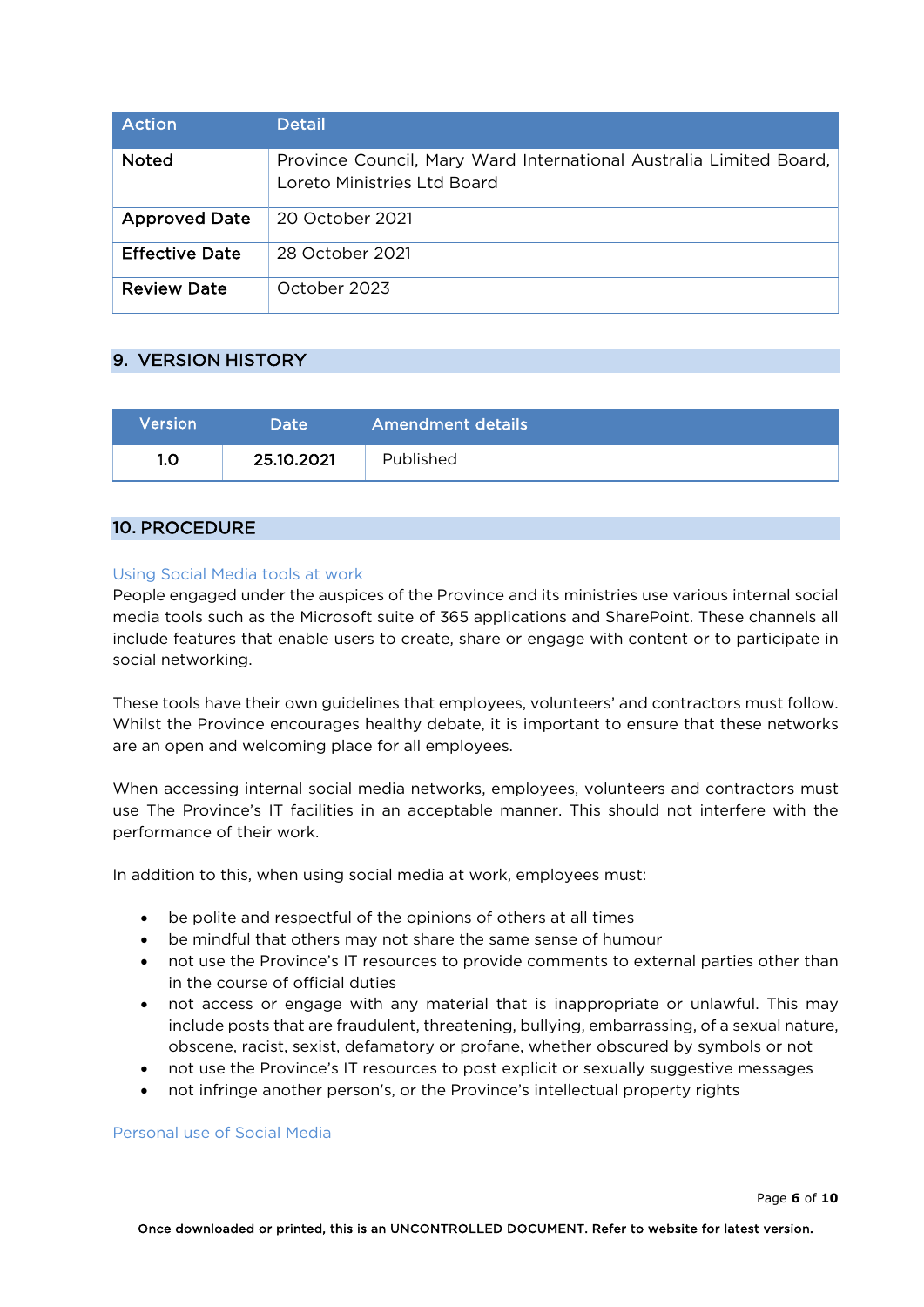Employees have the right to participate in public debate. But in some cases, their responsibilities may limit their ability to participate fully in public discussions, including on social media.

The Province respects the right of employees to participate in public and political debate in their private lives. In doing so, employees must behave in a way that does not call into question their capacity to act impartially in their work.

It is also important that employees do not risk the Province or its ministries reputation with comments they make online. Employees can generally make public comment in a personal or private capacity if the comment is lawful and a reasonable person couldn't perceive it to be:

- made on behalf of the Province or its ministries
- affecting their ability to fulfil their duties in an impartial manner
- so strong in its criticism of the Province or its ministries that it could seriously disrupt the workplace
- a gratuitous personal attack that connects them to the Province or its ministries
- compromising public confidence in the Province or its ministries

When using social media, it is not acceptable at any time to:

- post comments or images that are obscene, offensive, threatening, harassing or discriminatory in relation to work, another employee, a stakeholder or the Province and its ministries
- create a social media page to protest policies that employees are responsible for implementing or promoting
- post inappropriate images that reference or involve the Province or its ministries in some way. This could be photos taken of employees engaging in misconduct that breaches the Institute's Values or Code of Conduct, or otherwise damages the Province's reputation or that of its ministries
- engage in comments that breach anti-discrimination law
- release sensitive, personal or confidential information without proper authority
- use an official work email address, or anything else that connects them to the Province or its ministries when making public comment
- use external personal social media accounts for business related internal communications, this excludes corporate networks such as SharePoint, Zoom and Skype, or project management tools such as Slack, Trello and Squidex

It is important to note that 'publishing' is not simply defined as writing or posting material – it includes, but is not limited to, forwarding or 'sharing' images, material and posts lodged by third parties, and endorsing such material through the use of facilities such as the 'like' button on Facebook.

The Province encourages employees to resolve any concerns or criticisms they have about other employees or the Province and its ministries through an informal discussion with a manager or by using internal dispute resolution mechanisms.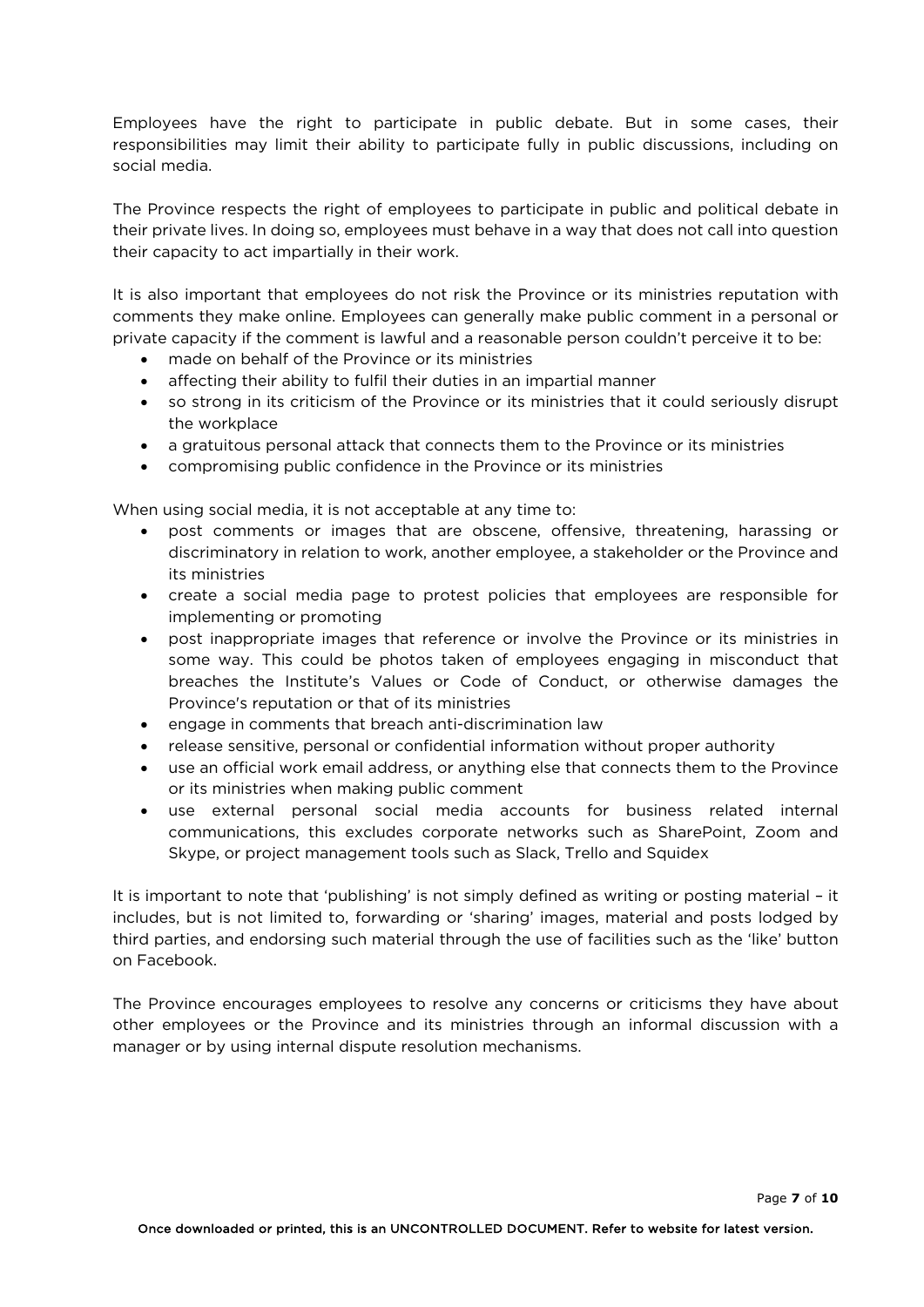#### What to consider when using Social Media

When using social media, employees should:

- uphold their obligations as an employee of the Province or its ministries, which includes, at all times, behaving in a way that upholds the integrity and reputation of the organisation
- behave with respect and courtesy, even when disagreeing with someone or something
- stick to the issues under discussion and avoid personal attacks
- make it clear that their views are personal and not the views of the Province or its ministries
- ensure that the information they post is informed and factually accurate, when commenting about the Province or its ministries
- understand that if they like, share or comment on a post, they could be endorsing the content or author

Before deciding to post something, employees also need to be mindful that:

- comments posted online are available immediately to a wide audience
- material posted online effectively lasts forever and may be copied without limit
- others may view material posted online out of context or use it for an unintended purpose
- they should not rely on a site's security settings to protect or keep material private
- anything they post can trace back to them and identify them as employees of the Province or its ministries – they can't rely on anonymity or a pseudonym to protect them

Senior and externally facing employees particularly, need to exercise particular care because of their leadership role, and the real, or apparent, influence they may have with stakeholders. It is more likely for a reasonable person to perceive they are commenting on behalf of the Province or its ministries, even when commenting in their personal time.

## Breaches of the Social Media Policy

The Communications section of the Province monitors the external social media and manages the Province and its ministries reputation online. Where necessary, the Communications and Marketing Manager will contact an employee's manager, to discuss inappropriate online behaviour.

The Province considers several factors when assessing whether social media activity is in breach of this policy. These include the nature of employment, seniority and the context within which the activity occurred.

Depending on the circumstances, non-compliance with this policy may constitute a breach of employment or contractual obligations, misconduct, sexual harassment, privacy, discrimination or other contravention of the law.

In circumstances where any employees or people engaged under the auspices of the Province and its ministries fail to comply with this policy, they may face disciplinary action and possibly termination in accordance with the Managing Conduct and Performance Policy.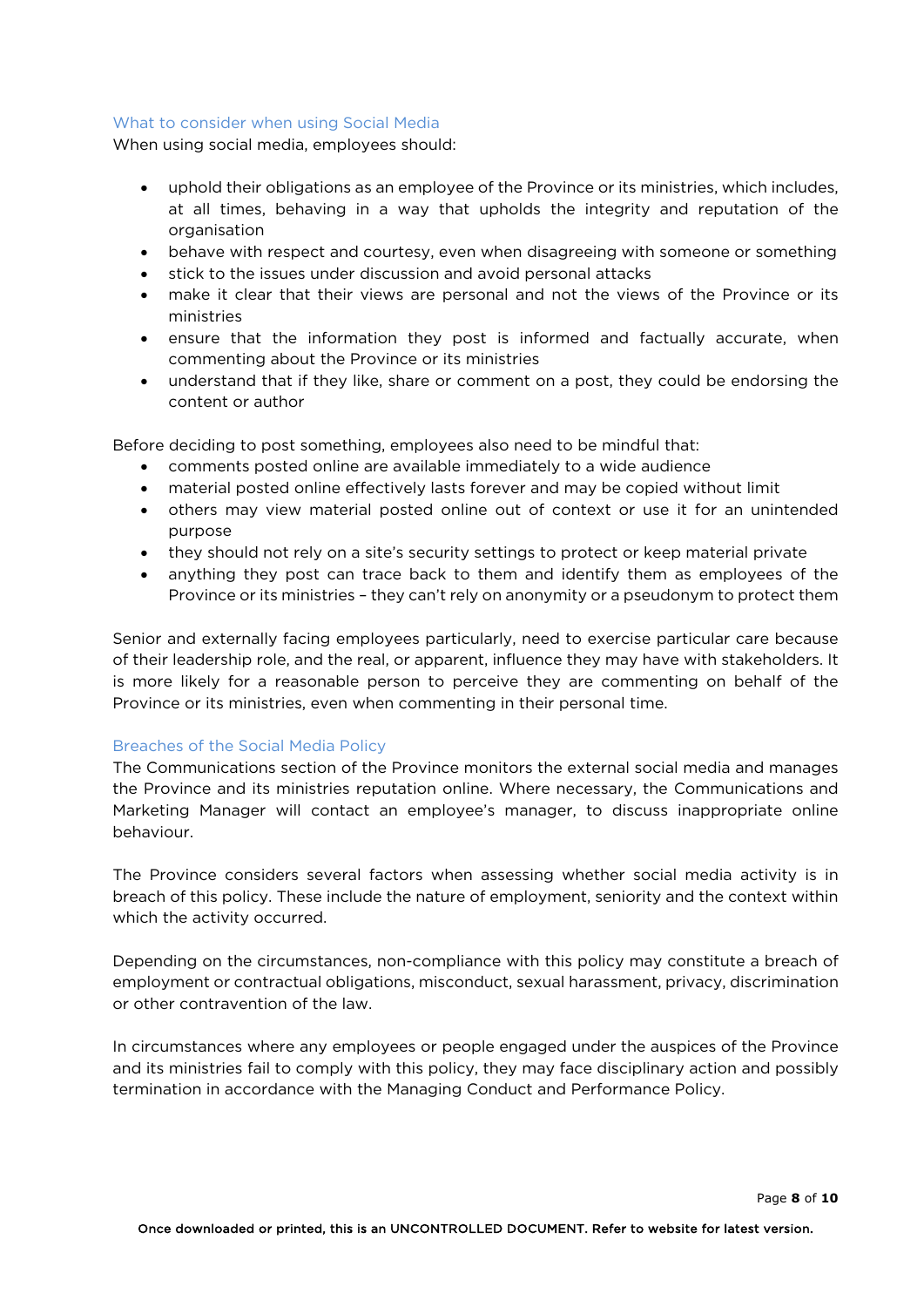#### Legal Issues

The following is an overview of legal issues that can arise out of the use of social media, both in a professional and personal capacity. When in doubt, employees and volunteers should seek assistance from their manager.

## Privacy, confidentiality and security of information

Employees, volunteers or contractors should not publish or comment on conversations or information which is confidential, classified or deals with matters that are internal in nature.

Employees, volunteers or contractors must not publish or comment on any personal information of students, clients or employees obtained in the course of their employment. Personal information obtained in the course of employment should only be used in a manner consistent with the Privacy Act 1988 (Cth).

## Copyright

Employees, volunteers and contractors must comply with the relevant provisions of the Copyright Act 1968 (Cth) and ensure they attribute work to the original author or source of the materials wherever possible.

#### Harassment and bullying

The Loreto Code of Conduct applies both in the physical workplace and in relation to the online activities of employees, volunteers and contractors. The Province expects all people engaged under the auspices of the Province and its ministries to treat their colleagues with respect and dignity. They must also ensure that their behaviour does not constitute bullying or harassment.

Workplace bullying and harassment includes any bullying or harassment undertaken in the workplace and online in a variety of ways, including through email or text messaging, internet chat rooms, instant messaging or other social media channels via private social network accounts or outside of usual working hours.

Abusive, harassing, threatening or defamatory content are in breach of the Loreto Code of Conduct and in certain circumstances, may result in disciplinary action in accordance with the Managing Conduct and Performance Policy.

A person is subjected to 'workplace harassment' if they are subjected to repeated behaviour by a person, co-worker or group of co-workers of the person that is unwelcome and unsolicited and the person considers to be offensive, intimidating, humiliating or threatening or a reasonable person would consider to be offensive, humiliating, intimidating or threatening.

Examples of behaviours that may be regarded as workplace harassment, this is not an exhaustive list – however, include leaving offensive messages on email, persistent and unjustified criticisms, often about petty, irrelevant or insignificant matters, humiliating a person through criticism and spreading gossip or false, malicious rumours about a person with an intent to cause the person harm.

Whilst working for the Province or its ministries, workers must take reasonable care that their acts or omissions do not adversely affect the health and safety of other persons (this includes workplace harassment) and co-operate with any reasonable policy or procedure of the person conducting the business or undertaking relating to health or safety at the workplace that has